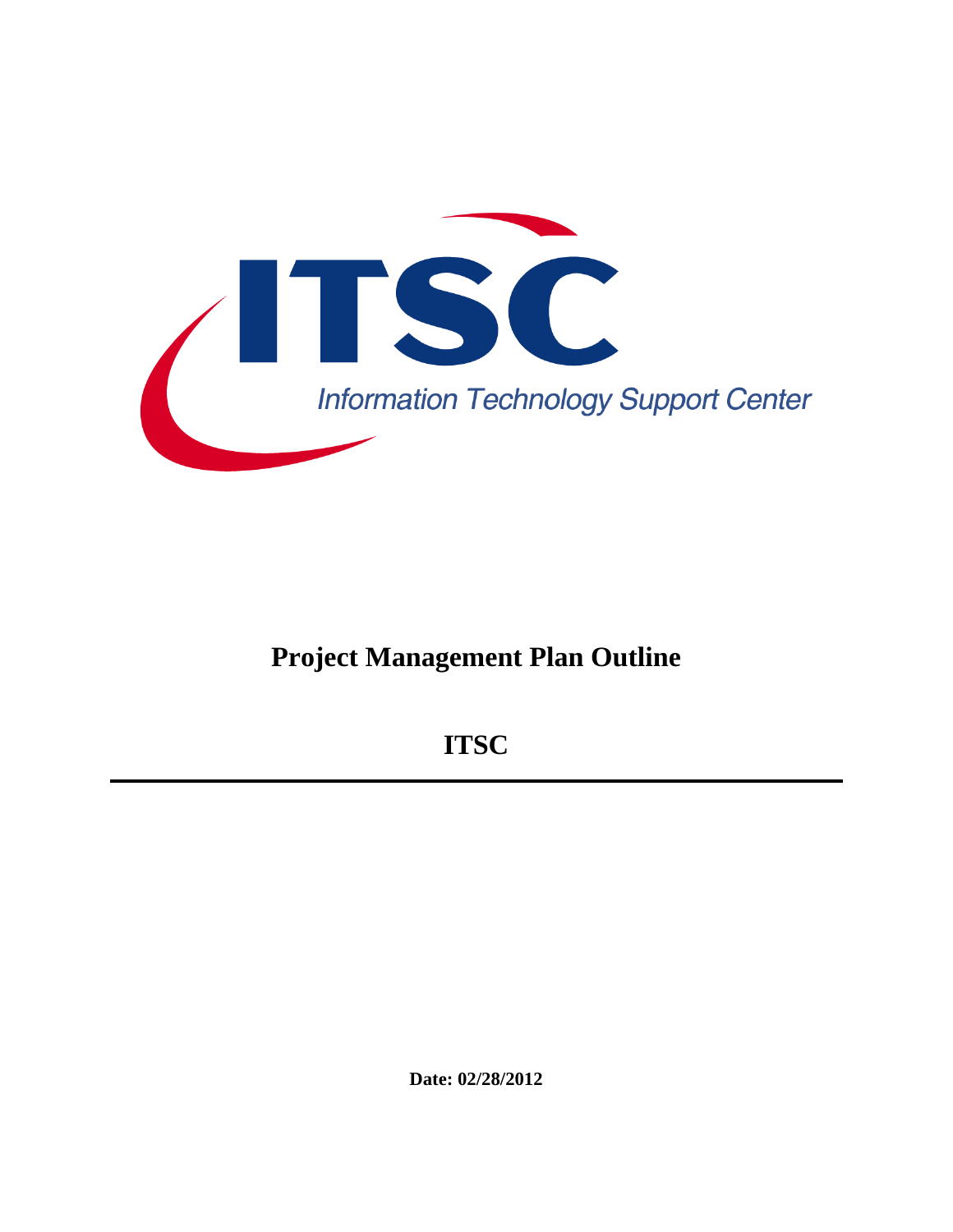# **Introduction**

At start of each project vendors must create a project management plan for ITSC approval, including, at a minimum, the sections described in this document.

# **Project Management Plan Outline**

# 1. PROJECT SCOPE SUMMARY / DELIVERABLES LIST

- a. Provide a description of the project and its goals. (Approximately one page.)
- b. State all agreed to deliverables in the vendor contract, along with the price for each deliverable and the start and completion dates from the first schedule baseline for the project.

#### 2. PROJECT COMMUNICATIONS

- a. Identify all Project Points of Contact (POCs) and rolls.
- b. Methods of communications, email, phone, face to face, etc.
- c. Escalations, and escalation criteria.
- d. Format and Frequency of regular team meetings.
- e. Format of weekly status reports.

#### 3. SCHEDULE MANAGEMENT

- a. Use MS Project to create project schedules. Structure each project schedule by the 'PMI' process groups – Initiate, Plan, Execute, Close, Monitor-Control (this contains recurring meetings etc), and have a short header a the top for dates and three blank lines where comments can be added later if needed. (See ITSC provided template.)
- b. All deliverables in contract must be on the schedule, and named the same. Add any additional detail and dependencies as necessary for project tracking.
- c. Include a project kick-off meeting.
- d. Include a milestone (a zero length task) for each deliverable, and also for each sign-off on each deliverable for tracking purposes. Keep schedule in sync with weekly project status reports.
- e. Assign a resource to each task for tracking and leveling purposes, use 'duration' for putting in time estimates, unless otherwise agreed to with ITSC.
- f. Baseline the project schedule upon agreement with ITSC, for project tracking purposes.
- g. The schedule is updated weekly, for issue with the weekly report, but any schedule issues must be reported immediately without waiting until the next report.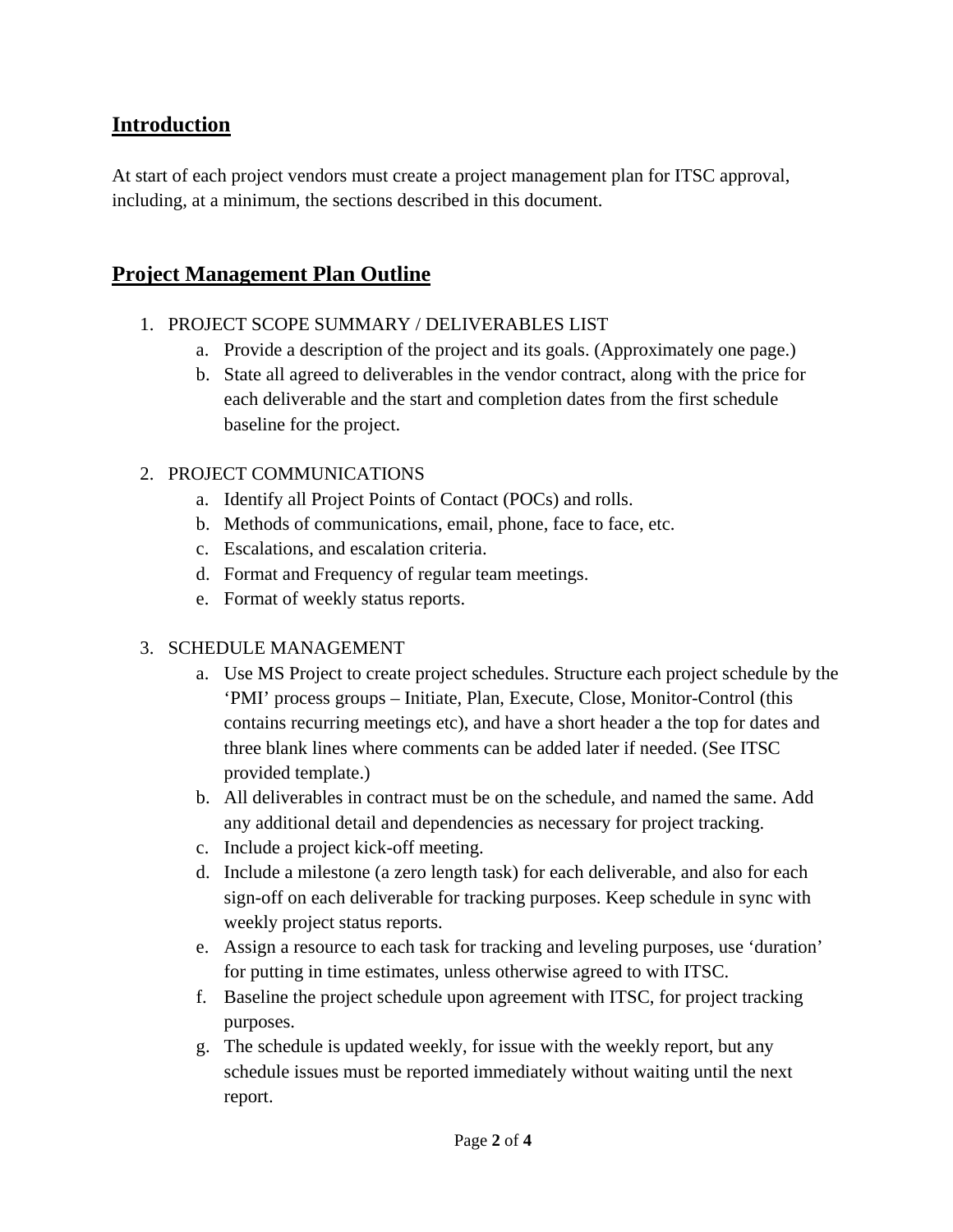#### 4. COST MANAGEMENT

- a. Provide project budget at start of project, identify price for each deliverable.
- b. Provide weekly planned/actual/forecast update in weekly report (highlight any current or upcoming issues).

#### 5. PROJECT SCOPE MANAGEMENT

a. This is a fixed price contract so no changes to project scope are anticipated. See change management if a scope change is required.

#### 6. CHANGE MANAGEMENT

- a. If a schedule change is required the proposed updated schedule must be submitted to the ITSC for sign-off.
- b. The period of performance of the contract should be written to be 4 weeks longer than the first baseline schedule, so that there is some flexibility in making schedule changes without having to update vendor contract. Note the period of performance is a separate item from the agreed to scheduled project completion date.
- c. If a scope change is required that does, or does not, incur a cost to the ITSC then the change must be discussed verbally in advance of submitting a formal change request to ITSC.

# 7. QUALITY MANAGEMENT

- a. Propose deliverable review process for use on this project and include in the schedule. Iterative review process may be beneficial for some deliverables, if agreed to with the ITSC.
- b. Propose process for agreement of acceptance criteria for each deliverable with ITSC, at the start of the project.

# 8. RISK MANAGEMENT

- a. Identify all risks (scope/schedule/cost/staffing/etc) at outset of project, together with a mitigation or avoidance strategy for each negative risk.
- b. Also identify any possible opportunities ('positive risks') that may exist and how these may be exploited.
- c. Monitor risks during course of project and report status and update of each in the weekly status meeting. Newly arising serious risks must be reported immediately.

# 9. STAFFING

- a. ITSC must approve the staff to be used by the vendor at the start of the project.
- b. ITSC must be notified well in advance of any proposed vendor staffing changes, and a seamless transition to the new staff member be performed by the client.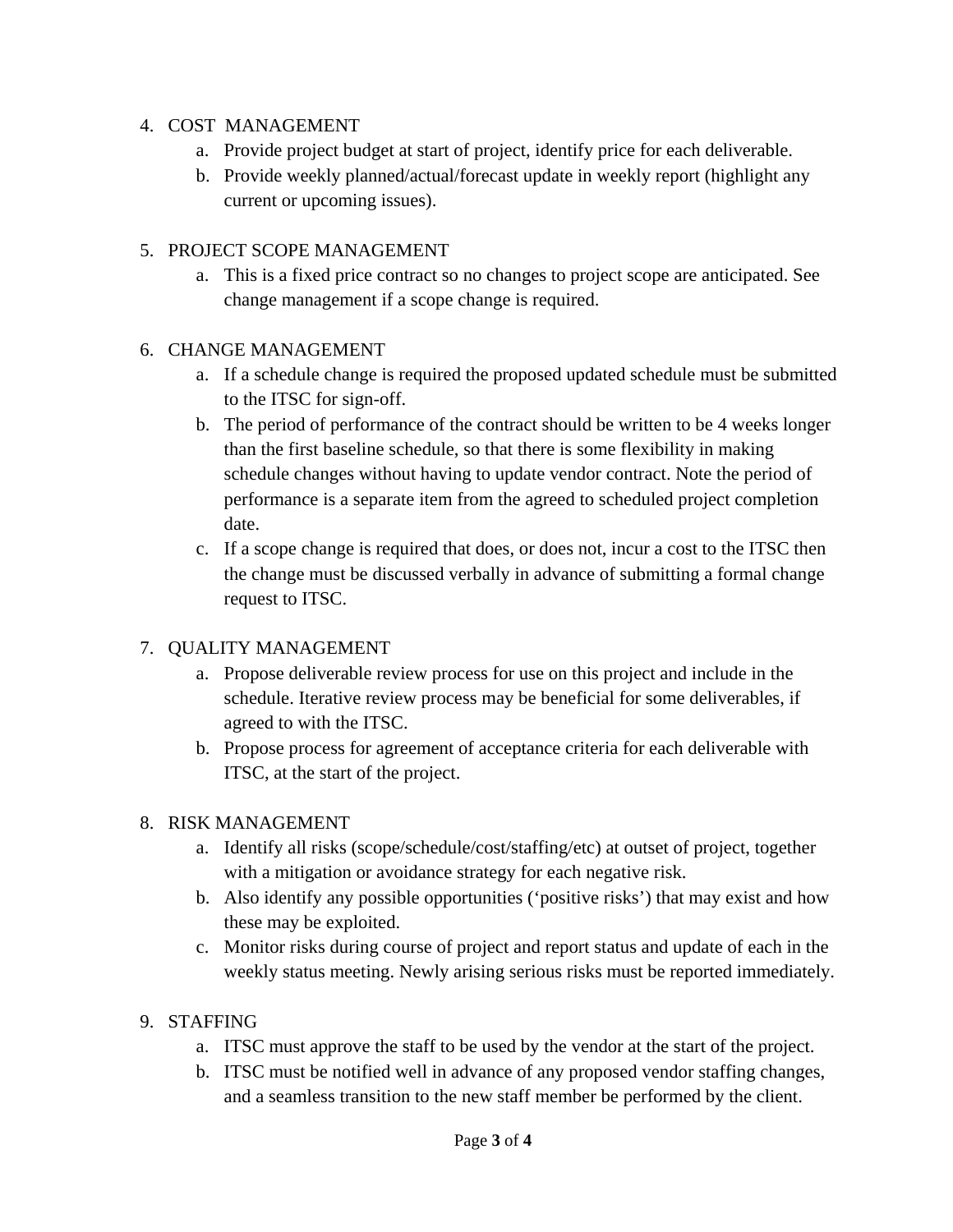c. ITSC must approve the new vendor staff prior to them joining the project.

# 10. PROJECT CLOSING

- a. Assist ITSC in finalization of all deliverable sign-offs, final invoice submissions, and any project and contract completion sign-offs.
- b. Review and contribute to ITSC lessons learned log for project (and participate in a review meeting if time is available).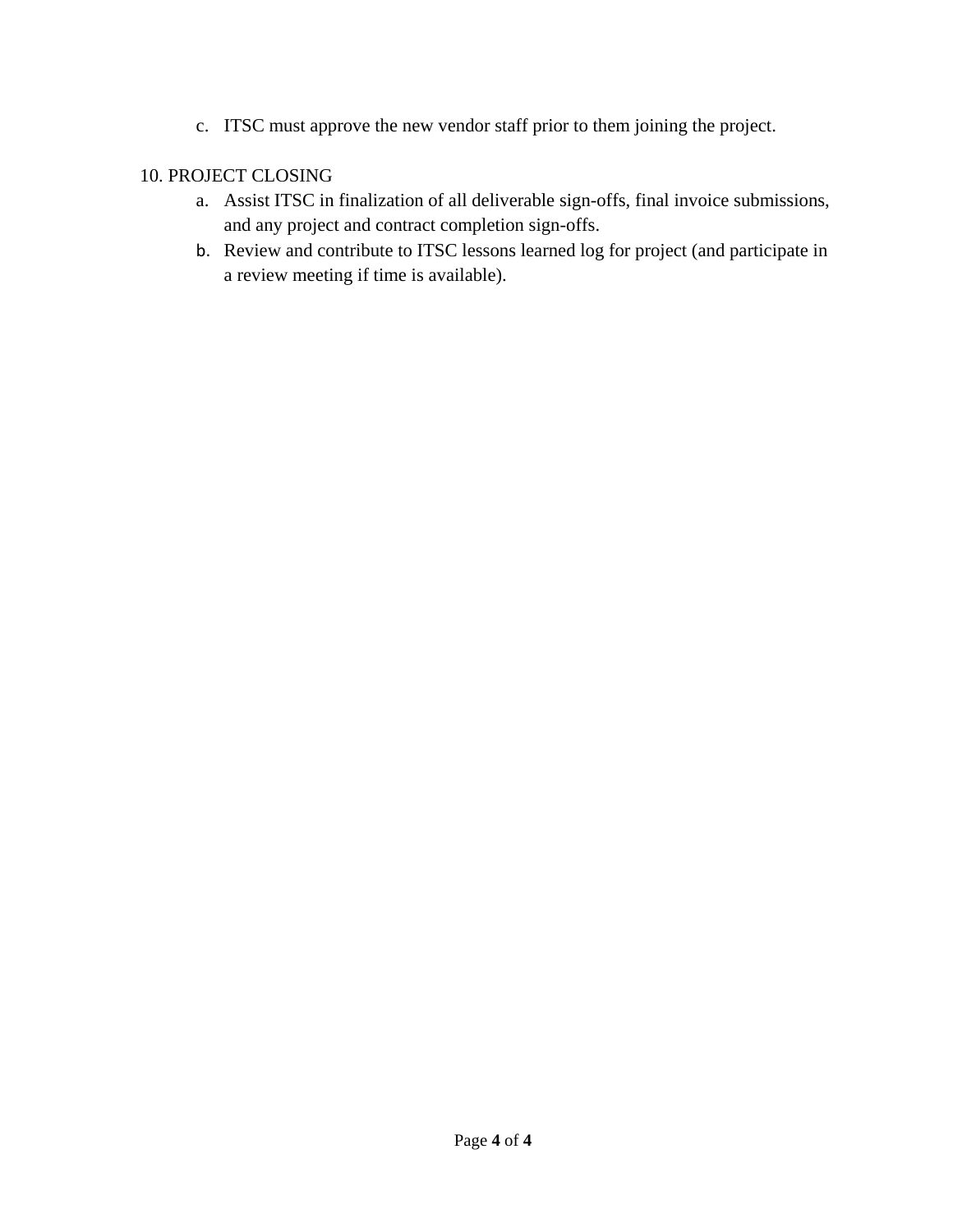| ID             | O                               | ID             | Task Name               |                                                       |   | Duration                  | % Complete | Start       | Finish                | Predecessors          |
|----------------|---------------------------------|----------------|-------------------------|-------------------------------------------------------|---|---------------------------|------------|-------------|-----------------------|-----------------------|
| $\overline{1}$ |                                 |                | 1 ITSC Project Name     |                                                       |   | 128 days                  | 0%         | Mon 4/4/11  | Wed 9/28/11           |                       |
| 2              |                                 | $\overline{2}$ |                         |                                                       |   |                           |            |             |                       |                       |
| 3              |                                 | 3              |                         | Baseline Date: none                                   |   | 1 day                     | 0%         | Mon 4/4/11  | Mon 4/4/11            |                       |
| 4              |                                 | 4              |                         | Status Date: none                                     |   | 1 day                     | 0%         | Mon 4/4/11  | Mon 4/4/11            |                       |
| 5              |                                 | 5              |                         |                                                       |   |                           |            |             |                       |                       |
| 6              |                                 | 6              |                         |                                                       |   |                           |            |             |                       |                       |
| $\overline{7}$ |                                 | $\overline{7}$ |                         |                                                       |   |                           |            |             |                       |                       |
| 8              |                                 | 8              | <b>Initiate Project</b> |                                                       |   | 1 day                     | 0%         | Mon 4/4/11  | Mon 4/4/11            |                       |
| 9              |                                 | 9              |                         | <b>Contract Signed</b>                                |   | 1 day                     | 0%         | Mon 4/4/11  | Mon 4/4/11            |                       |
| 10             |                                 | 10             |                         | Initiate Project Complete                             |   | 0 hrs                     | 0%         | Mon 4/4/11  | Mon 4/4/119           |                       |
| 11             |                                 | 11             | <b>Plan Project</b>     |                                                       |   | 7 days                    | 0%         | Tue 4/5/11  | Wed 4/13/11           |                       |
| 12             |                                 | 12             |                         | Task 5 Deliverable 1 - Project Management Plan (PMP)  |   | 3 days                    | 0%         | Tue 4/5/11  | Thu 4/7/11            |                       |
| 13             |                                 | 13             |                         | Prepare PMP                                           |   | 1 day                     | 0%         | Tue 4/5/11  | Tue 4/5/11 10         |                       |
| 14             |                                 | 14             |                         | <b>Review PMP</b>                                     |   | 1 day                     | 0%         | Wed 4/6/11  | Wed 4/6/11 13         |                       |
| 15             |                                 | 15             |                         | Refine PMP per feedback                               |   | 1 day                     | 0%         | Thu 4/7/11  | Thu 4/7/11 14         |                       |
| 16             |                                 | 16             |                         | Deliverable: Task 5 Deliverable 1 - Complete          |   | 0 days                    | 0%         | Thu 4/7/11  | Thu 4/7/11 15         |                       |
| 17             |                                 | 17             |                         | Signoff: Task 5 Deliverable 1                         |   | 0 hrs                     | $0\%$      | Thu 4/7/11  | Thu 4/7/11 16         |                       |
| 18             |                                 | 18             |                         | Task 5 Deliverable 2 - Project Schedule               |   | 4 days                    | $0\%$      | Fri 4/8/11  | Wed 4/13/11           |                       |
| 19             |                                 | 19             |                         | <b>Identify State Dependencies</b>                    |   | 1 day                     | $0\%$      | Fri 4/8/11  | Fri 4/8/11 17         |                       |
| 20             |                                 | 20             |                         | Prepare Schedule                                      |   | 1 day                     | 0%         | Mon 4/11/11 | Mon 4/11/11 19        |                       |
| 21             |                                 | 21             |                         | <b>Review Schedule</b>                                |   | 1 day                     | 0%         | Tue 4/12/11 | Tue 4/12/11 20        |                       |
| 22             |                                 | 22             |                         | Refine Schedule per feedback                          |   | 1 day                     | 0%         | Wed 4/13/11 | Wed 4/13/11 21        |                       |
| 23             |                                 | 23             |                         | Deliverable: Task 5 Deliverable 2 - Complete          |   | 0 days                    | 0%         | Wed 4/13/11 | Wed 4/13/11 22        |                       |
| 24             |                                 | 24             |                         | Signoff: Task 5 Deliverable 2                         |   | 0 hrs                     | 0%         | Wed 4/13/11 | Wed 4/13/11 23        |                       |
| 25             |                                 | 25             |                         | Plan Project Complete                                 |   | 0 days                    | 0%         | Wed 4/13/11 | Wed 4/13/11 17,24     |                       |
| 26             |                                 | 26             |                         | <b>Monitor and Control Project</b>                    |   | 126 days                  | 0%         | Mon 4/4/11  | Mon 9/26/11           |                       |
| 27             | Ю                               | 27             |                         | <b>Project Status Conf Calls</b>                      |   | 120.13 days               | 0%         | Mon 4/11/11 | Mon 9/26/11           |                       |
| 41             | €                               | 41             |                         | Task 5 Deliverable 3 - Weekly Project Status Report   |   | 126 days                  | 0%         | Mon 4/4/11  | Mon 9/26/11           |                       |
| 42             | <b>III</b>                      | 42             |                         | Task 5 Deliverable 3 - Weekly Project Status Report 1 |   | 1 day                     | 0%         | Mon 4/4/11  | Mon 4/4/11            |                       |
| 43             | Ħ                               | 43             |                         | Task 5 Deliverable 3 - Weekly Project Status Report 2 |   | 1 day                     | 0%         | Mon 4/11/11 | Mon 4/11/11           |                       |
| 44             | <b>III</b>                      | 44             |                         | Task 5 Deliverable 3 - Weekly Project Status Report 3 |   | 1 day                     | 0%         | Mon 4/18/11 | Mon 4/18/11           |                       |
| 45             | <b>III</b>                      | 45             |                         | Task 5 Deliverable 3 - Weekly Project Status Report 4 |   | 1 day                     | 0%         | Mon 4/25/11 | Mon 4/25/11           |                       |
| 46             | H.                              | 46             |                         | Task 5 Deliverable 3 - Weekly Project Status Report 5 |   | 1 day                     | 0%         | Mon 5/2/11  | Mon 5/2/11            |                       |
| 47             | <b>III</b>                      | 47             |                         | Task 5 Deliverable 3 - Weekly Project Status Report 6 |   | 1 day                     | 0%         | Mon 5/9/11  | Mon 5/9/11            |                       |
|                |                                 |                |                         |                                                       |   |                           |            |             |                       |                       |
|                |                                 |                |                         | Task                                                  |   | <b>External Milestone</b> | $\Diamond$ |             |                       | Manual Summary Rollup |
|                |                                 |                |                         |                                                       |   |                           |            |             |                       |                       |
|                |                                 |                |                         | Split                                                 | . | <b>Inactive Task</b>      |            |             | <b>Manual Summary</b> |                       |
|                | Project: Untitled Gantt Project |                |                         | Milestone                                             |   | <b>Inactive Milestone</b> | ◇          |             | Start-only            |                       |
|                | Date: Wed 2/29/12               |                |                         | Summary                                               |   | <b>Inactive Summary</b>   |            |             | Finish-only           | ב                     |
|                |                                 |                |                         | <b>Project Summary</b>                                |   | Manual Task               |            |             | Progress              |                       |
|                |                                 |                |                         |                                                       |   |                           |            |             |                       |                       |
|                |                                 |                |                         | <b>External Tasks</b>                                 |   | Duration-only             |            |             | Deadline              | ⊕                     |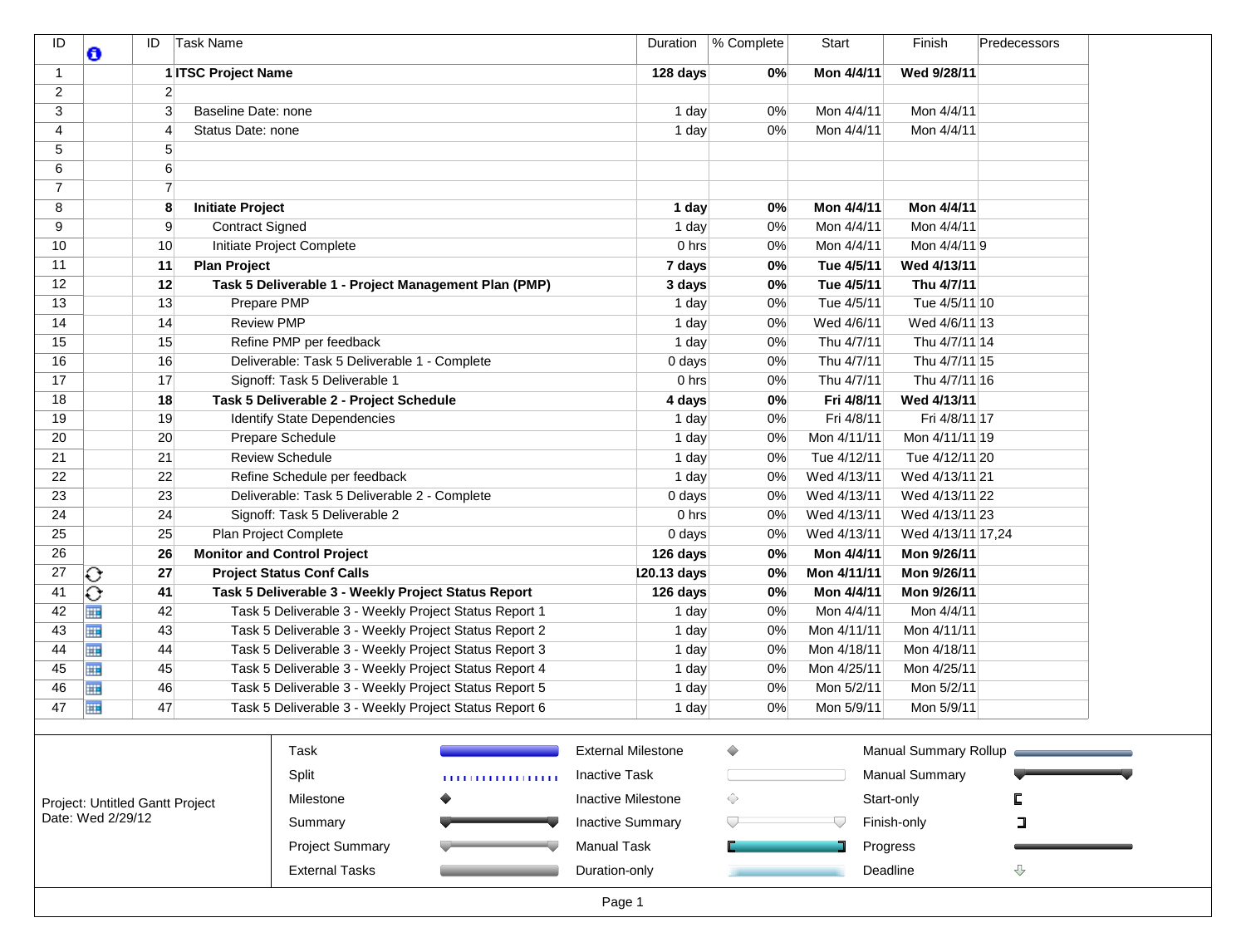| ID<br>O                                              | ID | Task Name              |                                                       |                                                        | Duration                  | % Complete | Start       | Finish                | Predecessors          |  |
|------------------------------------------------------|----|------------------------|-------------------------------------------------------|--------------------------------------------------------|---------------------------|------------|-------------|-----------------------|-----------------------|--|
| <b>III</b><br>48                                     | 48 |                        | Task 5 Deliverable 3 - Weekly Project Status Report 7 |                                                        | 1 day                     | 0%         | Mon 5/16/11 | Mon 5/16/11           |                       |  |
| H.<br>49                                             | 49 |                        | Task 5 Deliverable 3 - Weekly Project Status Report 8 |                                                        | 1 day                     | 0%         | Mon 5/23/11 | Mon 5/23/11           |                       |  |
| <b>III</b><br>50                                     | 50 |                        | Task 5 Deliverable 3 - Weekly Project Status Report 9 |                                                        | 1 day                     | 0%         | Mon 5/30/11 | Mon 5/30/11           |                       |  |
| 51<br><b>III</b>                                     | 51 |                        |                                                       | Task 5 Deliverable 3 - Weekly Project Status Report 10 | 1 day                     | 0%         | Mon 6/6/11  | Mon 6/6/11            |                       |  |
| H.<br>52                                             | 52 |                        |                                                       | Task 5 Deliverable 3 - Weekly Project Status Report 11 | 1 day                     | 0%         | Mon 6/13/11 | Mon 6/13/11           |                       |  |
| <b>III</b><br>53                                     | 53 |                        |                                                       | Task 5 Deliverable 3 - Weekly Project Status Report 12 | 1 day                     | 0%         | Mon 6/20/11 | Mon 6/20/11           |                       |  |
| <b>III</b><br>54                                     | 54 |                        |                                                       | Task 5 Deliverable 3 - Weekly Project Status Report 13 | 1 day                     | 0%         | Mon 6/27/11 | Mon 6/27/11           |                       |  |
| <b>III</b><br>55                                     | 55 |                        |                                                       | Task 5 Deliverable 3 - Weekly Project Status Report 14 | 1 day                     | 0%         | Mon 7/4/11  | Mon 7/4/11            |                       |  |
| <b>III</b><br>56                                     | 56 |                        |                                                       | Task 5 Deliverable 3 - Weekly Project Status Report 15 | 1 day                     | 0%         | Mon 7/11/11 | Mon 7/11/11           |                       |  |
| <b>III</b><br>57                                     | 57 |                        |                                                       | Task 5 Deliverable 3 - Weekly Project Status Report 16 | 1 day                     | 0%         | Mon 7/18/11 | Mon 7/18/11           |                       |  |
| <b>III</b><br>58                                     | 58 |                        |                                                       | Task 5 Deliverable 3 - Weekly Project Status Report 17 | 1 day                     | 0%         | Mon 7/25/11 | Mon 7/25/11           |                       |  |
| 59<br>H.                                             | 59 |                        |                                                       | Task 5 Deliverable 3 - Weekly Project Status Report 18 | 1 day                     | 0%         | Mon 8/1/11  | Mon 8/1/11            |                       |  |
| <b>III</b><br>60                                     | 60 |                        |                                                       | Task 5 Deliverable 3 - Weekly Project Status Report 19 | 1 day                     | 0%         | Mon 8/8/11  | Mon 8/8/11            |                       |  |
| <b>III</b><br>61                                     | 61 |                        |                                                       | Task 5 Deliverable 3 - Weekly Project Status Report 20 | 1 day                     | 0%         | Mon 8/15/11 | Mon 8/15/11           |                       |  |
| <b>III</b><br>62                                     | 62 |                        |                                                       | Task 5 Deliverable 3 - Weekly Project Status Report 21 | 1 day                     | 0%         | Mon 8/22/11 | Mon 8/22/11           |                       |  |
| <b>III</b><br>63                                     | 63 |                        |                                                       | Task 5 Deliverable 3 - Weekly Project Status Report 22 | 1 day                     | 0%         | Mon 8/29/11 | Mon 8/29/11           |                       |  |
| <b>III</b><br>64                                     | 64 |                        |                                                       | Task 5 Deliverable 3 - Weekly Project Status Report 23 | 1 day                     | 0%         | Mon 9/5/11  | Mon 9/5/11            |                       |  |
| <b>III</b><br>65                                     | 65 |                        |                                                       | Task 5 Deliverable 3 - Weekly Project Status Report 24 | 1 day                     | 0%         | Mon 9/12/11 | Mon 9/12/11           |                       |  |
| <b>III</b><br>66                                     | 66 |                        |                                                       | Task 5 Deliverable 3 - Weekly Project Status Report 25 | 1 day                     | 0%         | Mon 9/19/11 | Mon 9/19/11           |                       |  |
| 67<br><b>FIE</b>                                     | 67 |                        |                                                       | Task 5 Deliverable 3 - Weekly Project Status Report 26 | 1 day                     | 0%         | Mon 9/26/11 | Mon 9/26/11           |                       |  |
| 68                                                   | 68 |                        | Sign-off: Task 5 Deliverable 3                        |                                                        | $0$ days                  | 0%         | Mon 9/26/11 | Mon 9/26/11 67        |                       |  |
| 69                                                   | 69 |                        | Monitor and Control Complete                          |                                                        | 0 days                    | 0%         | Mon 9/26/11 | Mon 9/26/11 40,68     |                       |  |
| 70                                                   | 70 | <b>Execute Project</b> |                                                       |                                                        | 11 days                   | 0%         | Thu 4/14/11 | Thu 4/28/11           |                       |  |
| 71                                                   | 71 | Kick-off Meeting       |                                                       |                                                        | 1 day                     | 0%         | Thu 4/14/11 | Thu 4/14/11 25        |                       |  |
| 72                                                   | 72 |                        | Task 1 Deliverable 1 - NAME: Same as in PTO           |                                                        | 2 days                    | 0%         | Fri 4/15/11 | Mon 4/18/11           |                       |  |
| 73                                                   | 73 | Sub Task 1             |                                                       |                                                        | 1 day                     | 0%         | Fri 4/15/11 | Fri 4/15/11 71        |                       |  |
| 74                                                   | 74 | Sub Task 2             |                                                       |                                                        | 1 day                     | 0%         | Mon 4/18/11 | Mon 4/18/11 73        |                       |  |
| 75                                                   | 75 |                        | Deliverable: Task 1 Deliverable 1 - Complete          |                                                        | $0$ days                  | 0%         | Mon 4/18/11 | Mon 4/18/11 74        |                       |  |
| 76                                                   | 76 |                        | Sign-off: Task 1 Deliverable 1                        |                                                        | $0$ days                  | 0%         | Mon 4/18/11 | Mon 4/18/11 75        |                       |  |
| 77                                                   | 77 |                        | Task 2 Deliverable 1 - NAME: Same as in PTO           |                                                        | 2 days                    | 0%         | Tue 4/19/11 | Wed 4/20/11           |                       |  |
| 78                                                   | 78 | Sub Task 1             |                                                       |                                                        | 1 day                     | 0%         | Tue 4/19/11 | Tue 4/19/11 76        |                       |  |
| 79                                                   | 79 | Sub Task 2             |                                                       |                                                        | 1 day                     | 0%         | Wed 4/20/11 | Wed 4/20/11 78        |                       |  |
| 80                                                   | 80 |                        | Deliverable: Task 2 Deliverable 1 - Complete          |                                                        | 0 days                    | 0%         | Wed 4/20/11 | Wed 4/20/11 79        |                       |  |
| 81                                                   | 81 |                        | Sign-off: Task 2 Deliverable 1                        |                                                        | $0$ days                  | 0%         | Wed 4/20/11 | Wed 4/20/11 80        |                       |  |
|                                                      |    |                        |                                                       |                                                        |                           |            |             |                       |                       |  |
|                                                      |    |                        | Task                                                  |                                                        | <b>External Milestone</b> | ♦          |             |                       | Manual Summary Rollup |  |
|                                                      |    |                        | Split                                                 | .                                                      | <b>Inactive Task</b>      |            |             | <b>Manual Summary</b> |                       |  |
|                                                      |    |                        | Milestone                                             |                                                        | <b>Inactive Milestone</b> | ◇          |             | Start-only            |                       |  |
|                                                      |    |                        |                                                       |                                                        |                           |            |             |                       |                       |  |
|                                                      |    |                        | Summary                                               |                                                        | <b>Inactive Summary</b>   |            |             | Finish-only           | ב                     |  |
| Project: Untitled Gantt Project<br>Date: Wed 2/29/12 |    |                        | <b>Project Summary</b>                                |                                                        | <b>Manual Task</b>        |            |             |                       |                       |  |
|                                                      |    |                        | <b>External Tasks</b>                                 |                                                        | Duration-only             |            |             | Progress<br>Deadline  | ⇩                     |  |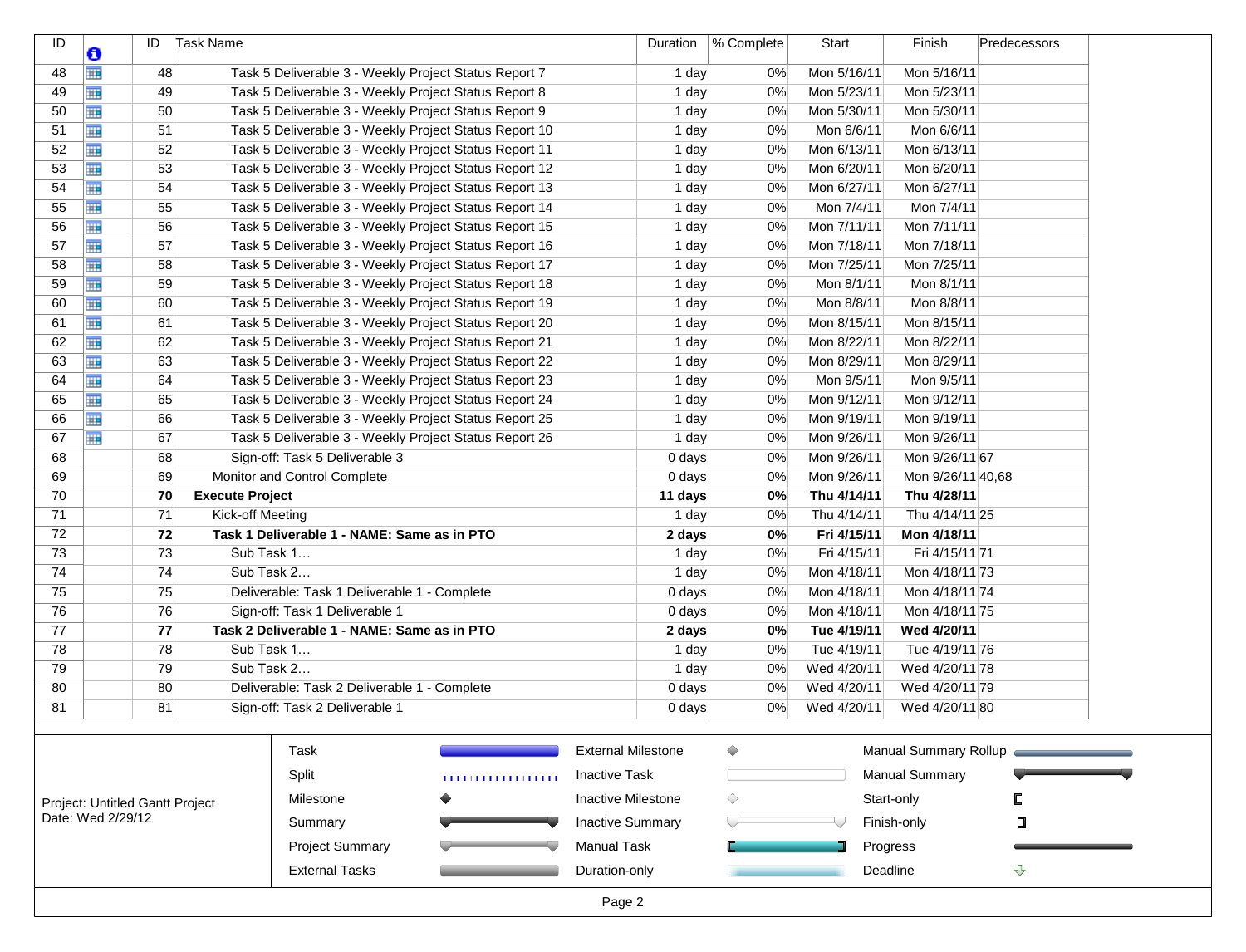| ID  | O | ID  | Task Name                                    | Duration | % Complete | Start       | Finish            | Predecessors |
|-----|---|-----|----------------------------------------------|----------|------------|-------------|-------------------|--------------|
| 82  |   | 82  | Task 3 Deliverable 1 - NAME: Same as in PTO  | 2 days   | $0\%$      | Thu 4/21/11 | Fri 4/22/11       |              |
| 83  |   | 83  | Sub Task 1                                   | 1 day    | 0%         | Thu 4/21/11 | Thu 4/21/11 81    |              |
| 84  |   | 84  | Sub Task 2                                   | 1 day    | $0\%$      | Fri 4/22/11 | Fri 4/22/11 83    |              |
| 85  |   | 85  | Deliverable: Task 3 Deliverable 1 - Complete | $0$ days | 0%         | Fri 4/22/11 | Fri 4/22/11 84    |              |
| 86  |   | 86  | Sign-off: Task 3 Deliverable 1               | $0$ days | 0%         | Fri 4/22/11 | Fri 4/22/11 85    |              |
| 87  |   | 87  | Task 4 Deliverable 1 - NAME: Same as in PTO  | 2 days   | $0\%$      | Mon 4/25/11 | Tue 4/26/11       |              |
| 88  |   | 88  | Sub Task 1                                   | 1 day    | 0%         | Mon 4/25/11 | Mon 4/25/11 86    |              |
| 89  |   | 89  | Sub Task 2                                   | 1 day    | $0\%$      | Tue 4/26/11 | Tue 4/26/11 88    |              |
| 90  |   | 90  | Deliverable: Task 4 Deliverable 1 - Complete | $0$ days | 0%         | Tue 4/26/11 | Tue 4/26/11 89    |              |
| 91  |   | 91  | Sign-off: Task 4 Deliverable 1               | $0$ days | $0\%$      | Tue 4/26/11 | Tue 4/26/11 90    |              |
| 92  |   | 92  | Task 4 Deliverable 2 - NAME: Same as in PTO  | 2 days   | $0\%$      | Wed 4/27/11 | Thu 4/28/11       |              |
| 93  |   | 93  | Sub Task 1                                   | 1 day    | 0%         | Wed 4/27/11 | Wed 4/27/11 91    |              |
| 94  |   | 94  | Sub Task 2                                   | 1 day    | $0\%$      | Thu 4/28/11 | Thu 4/28/11 93    |              |
| 95  |   | 95  | Deliverable: Task 4 Deliverable 2 - Complete | $0$ days | $0\%$      | Thu 4/28/11 | Thu 4/28/11 94    |              |
| 96  |   | 96  | Sign-off: Task 4 Deliverable 2               | $0$ days | $0\%$      | Thu 4/28/11 | Thu 4/28/11 95    |              |
| 97  |   | 97  | <b>Close Project</b>                         | 2 days   | 0%         | Tue 9/27/11 | Wed 9/28/11       |              |
| 98  |   | 98  | Confirm all Deliverable Sign-offs            | 1 day    | 0%         | Tue 9/27/11 | Tue 9/27/11 96,69 |              |
| 99  |   | 99  | Document Lessons Learned                     | 1 day    | $0\%$      | Wed 9/28/11 | Wed 9/28/11 98    |              |
| 100 |   | 100 | Project Sign-off                             | $0$ days | $0\%$      | Wed 9/28/11 | Wed 9/28/11 99    |              |
| 101 |   | 101 | <b>Close Project Complete</b>                | $0$ days | 0%         | Wed 9/28/11 | Wed 9/28/11 100   |              |

|                                 | Task                   |   | <b>External Milestone</b><br>Manual Summary Rollup<br><b>Manual Summary</b><br><b>Inactive Task</b><br><b>Inactive Milestone</b><br>Start-only<br>Finish-only<br><b>Inactive Summary</b> |          |   |
|---------------------------------|------------------------|---|------------------------------------------------------------------------------------------------------------------------------------------------------------------------------------------|----------|---|
|                                 | Split                  | . |                                                                                                                                                                                          |          |   |
| Project: Untitled Gantt Project | Milestone              |   |                                                                                                                                                                                          |          |   |
| Date: Wed 2/29/12               | Summary                |   |                                                                                                                                                                                          |          |   |
|                                 | <b>Project Summary</b> |   | Manual Task                                                                                                                                                                              | Progress |   |
|                                 | <b>External Tasks</b>  |   | Duration-only                                                                                                                                                                            | Deadline | ⊕ |
|                                 |                        |   | Page 3                                                                                                                                                                                   |          |   |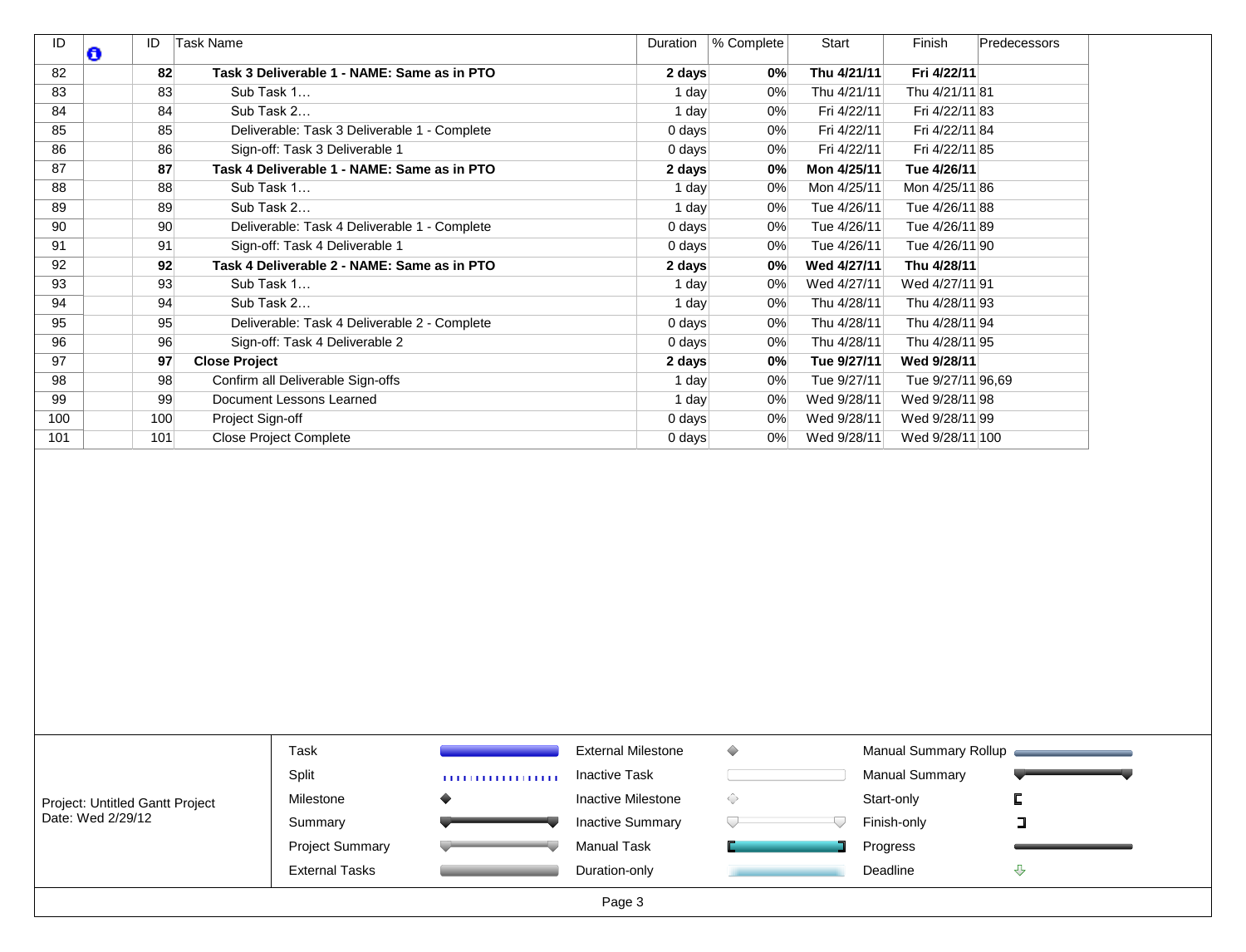| Resource Names                                       |   |                      | 2nd Quarter              |                    |                        |                |   |   |                |                      |                           |                  |   |   |                |             |                       |    |                         |   |         |   |
|------------------------------------------------------|---|----------------------|--------------------------|--------------------|------------------------|----------------|---|---|----------------|----------------------|---------------------------|------------------|---|---|----------------|-------------|-----------------------|----|-------------------------|---|---------|---|
|                                                      | E |                      | $\overline{B}$           | M                  | E                      | $\overline{B}$ | M | E | $\overline{B}$ | M                    | $\mathsf E$               | 3rd Quarter<br>B | M | E | $\overline{B}$ | M           |                       | E. | B                       | M |         | E |
|                                                      |   |                      |                          |                    |                        |                |   |   |                |                      |                           |                  |   |   |                |             |                       |    |                         |   |         |   |
|                                                      |   | $\blacksquare$       |                          |                    |                        |                |   |   |                |                      |                           |                  |   |   |                |             |                       |    |                         |   |         |   |
|                                                      |   |                      |                          |                    |                        |                |   |   |                |                      |                           |                  |   |   |                |             |                       |    |                         |   |         |   |
|                                                      |   |                      | $\blacksquare$           |                    |                        |                |   |   |                |                      |                           |                  |   |   |                |             |                       |    |                         |   |         |   |
|                                                      |   |                      |                          |                    |                        |                |   |   |                |                      |                           |                  |   |   |                |             |                       |    |                         |   |         |   |
|                                                      |   |                      |                          |                    |                        |                |   |   |                |                      |                           |                  |   |   |                |             |                       |    |                         |   |         |   |
|                                                      |   | $\blacktriangledown$ |                          |                    |                        |                |   |   |                |                      |                           |                  |   |   |                |             |                       |    |                         |   |         |   |
|                                                      |   |                      | $\frac{1}{\sqrt{4}}$ 4/4 |                    |                        |                |   |   |                |                      |                           |                  |   |   |                |             |                       |    |                         |   |         |   |
|                                                      |   |                      |                          |                    |                        |                |   |   |                |                      |                           |                  |   |   |                |             |                       |    |                         |   |         |   |
|                                                      |   |                      |                          |                    |                        |                |   |   |                |                      |                           |                  |   |   |                |             |                       |    |                         |   |         |   |
|                                                      |   |                      |                          |                    |                        |                |   |   |                |                      |                           |                  |   |   |                |             |                       |    |                         |   |         |   |
|                                                      |   |                      |                          |                    |                        |                |   |   |                |                      |                           |                  |   |   |                |             |                       |    |                         |   |         |   |
|                                                      |   |                      |                          |                    |                        |                |   |   |                |                      |                           |                  |   |   |                |             |                       |    |                         |   |         |   |
|                                                      |   |                      | $\frac{1}{47}$           |                    |                        |                |   |   |                |                      |                           |                  |   |   |                |             |                       |    |                         |   |         |   |
| Joe Vitale                                           |   |                      |                          |                    |                        |                |   |   |                |                      |                           |                  |   |   |                |             |                       |    |                         |   |         |   |
|                                                      |   |                      |                          |                    |                        |                |   |   |                |                      |                           |                  |   |   |                |             |                       |    |                         |   |         |   |
|                                                      |   |                      | $\vec{r}$                |                    |                        |                |   |   |                |                      |                           |                  |   |   |                |             |                       |    |                         |   |         |   |
|                                                      |   |                      |                          |                    |                        |                |   |   |                |                      |                           |                  |   |   |                |             |                       |    |                         |   |         |   |
|                                                      |   |                      |                          |                    |                        |                |   |   |                |                      |                           |                  |   |   |                |             |                       |    |                         |   |         |   |
|                                                      |   |                      |                          |                    |                        |                |   |   |                |                      |                           |                  |   |   |                |             |                       |    |                         |   |         |   |
|                                                      |   |                      |                          | $\frac{4}{1}$ 4/13 |                        |                |   |   |                |                      |                           |                  |   |   |                |             |                       |    |                         |   |         |   |
| Joe Vitale                                           |   |                      |                          | $\frac{1}{2}$ 4/13 |                        |                |   |   |                |                      |                           |                  |   |   |                |             |                       |    |                         |   |         |   |
|                                                      |   |                      |                          |                    |                        |                |   |   |                |                      |                           |                  |   |   |                |             |                       |    |                         |   |         |   |
|                                                      |   |                      |                          |                    |                        |                |   |   |                |                      |                           |                  |   |   |                |             |                       |    |                         |   |         |   |
|                                                      |   | $\blacksquare$       |                          |                    |                        |                |   |   |                |                      |                           |                  |   |   |                |             |                       |    |                         |   |         |   |
|                                                      |   |                      |                          |                    |                        |                |   |   |                |                      |                           |                  |   |   |                |             |                       |    |                         |   |         |   |
|                                                      |   | $\bullet$            |                          |                    |                        |                |   |   |                |                      |                           |                  |   |   |                |             |                       |    |                         |   |         |   |
|                                                      |   |                      |                          |                    |                        |                |   |   |                |                      |                           |                  |   |   |                |             |                       |    |                         |   |         |   |
|                                                      |   |                      |                          | $\blacksquare$     |                        |                |   |   |                |                      |                           |                  |   |   |                |             |                       |    |                         |   |         |   |
|                                                      |   |                      |                          |                    |                        |                |   |   |                |                      |                           |                  |   |   |                |             |                       |    |                         |   |         |   |
|                                                      |   |                      |                          |                    |                        |                |   |   |                |                      |                           |                  |   |   |                |             |                       |    |                         |   |         |   |
|                                                      |   |                      |                          |                    |                        |                |   |   |                |                      |                           |                  |   |   |                |             |                       |    |                         |   |         |   |
|                                                      |   |                      |                          |                    |                        |                |   |   |                |                      |                           |                  |   |   |                |             |                       |    |                         |   |         |   |
|                                                      |   |                      |                          | Task               |                        |                |   |   |                |                      | <b>External Milestone</b> | $\Diamond$       |   |   |                |             | Manual Summary Rollup |    |                         |   |         |   |
|                                                      |   |                      |                          | Split              |                        |                |   |   |                | <b>Inactive Task</b> |                           |                  |   |   |                |             | Manual Summary        |    |                         |   | _______ |   |
|                                                      |   |                      |                          | Milestone          |                        |                |   |   |                |                      | Inactive Milestone        | $\Diamond$       |   |   |                | Start-only  |                       |    | C                       |   |         |   |
| Project: Untitled Gantt Project<br>Date: Wed 2/29/12 |   |                      |                          | Summary            |                        |                |   |   |                |                      | <b>Inactive Summary</b>   | $\sqrt{}$        |   | V |                | Finish-only |                       |    | E                       |   |         |   |
|                                                      |   |                      |                          |                    | <b>Project Summary</b> |                |   |   |                | Manual Task          |                           |                  |   |   |                | Progress    |                       |    |                         |   |         |   |
|                                                      |   |                      |                          |                    | <b>External Tasks</b>  |                |   |   |                | Duration-only        |                           |                  |   |   |                | Deadline    |                       |    | $\overline{\mathbf{v}}$ |   |         |   |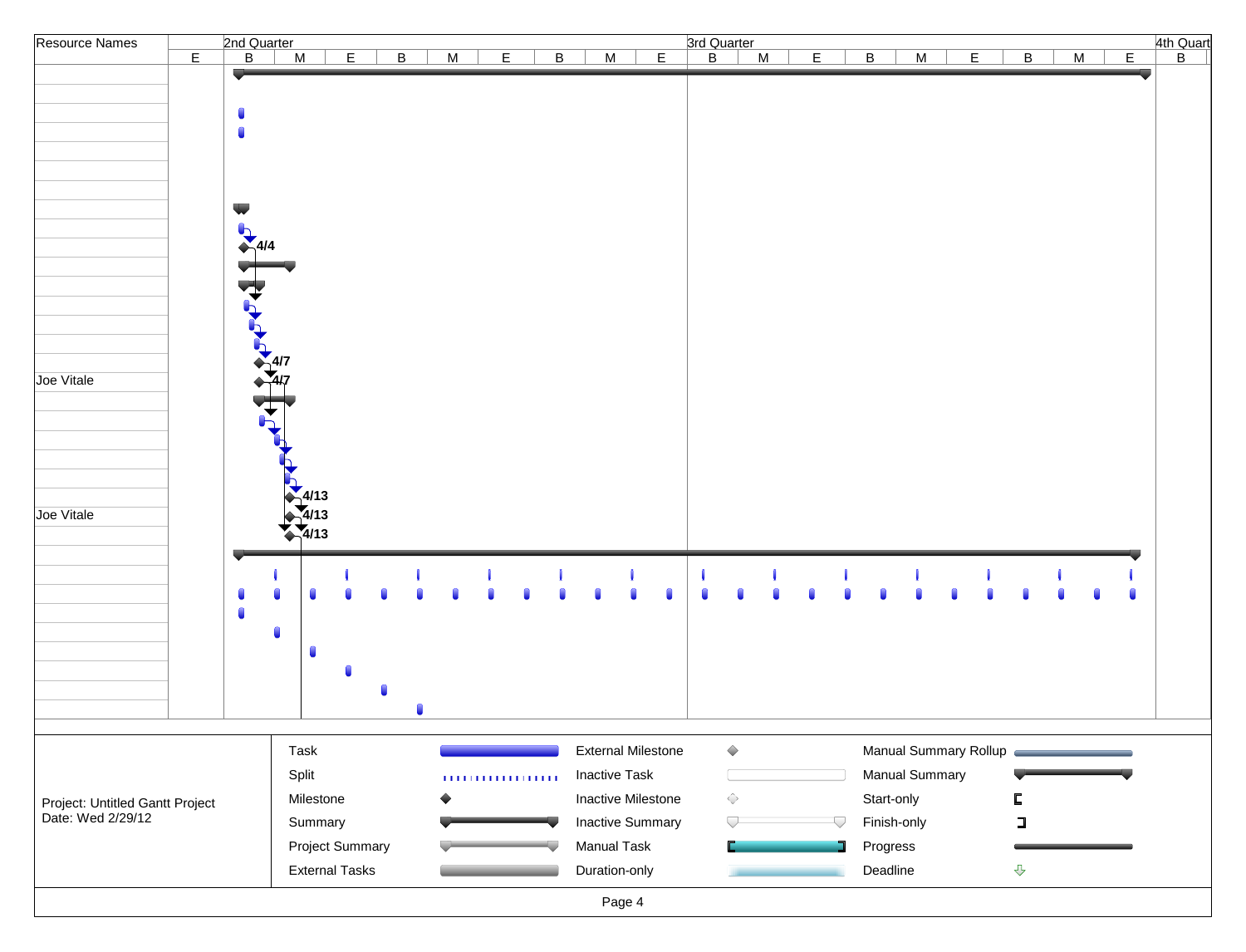